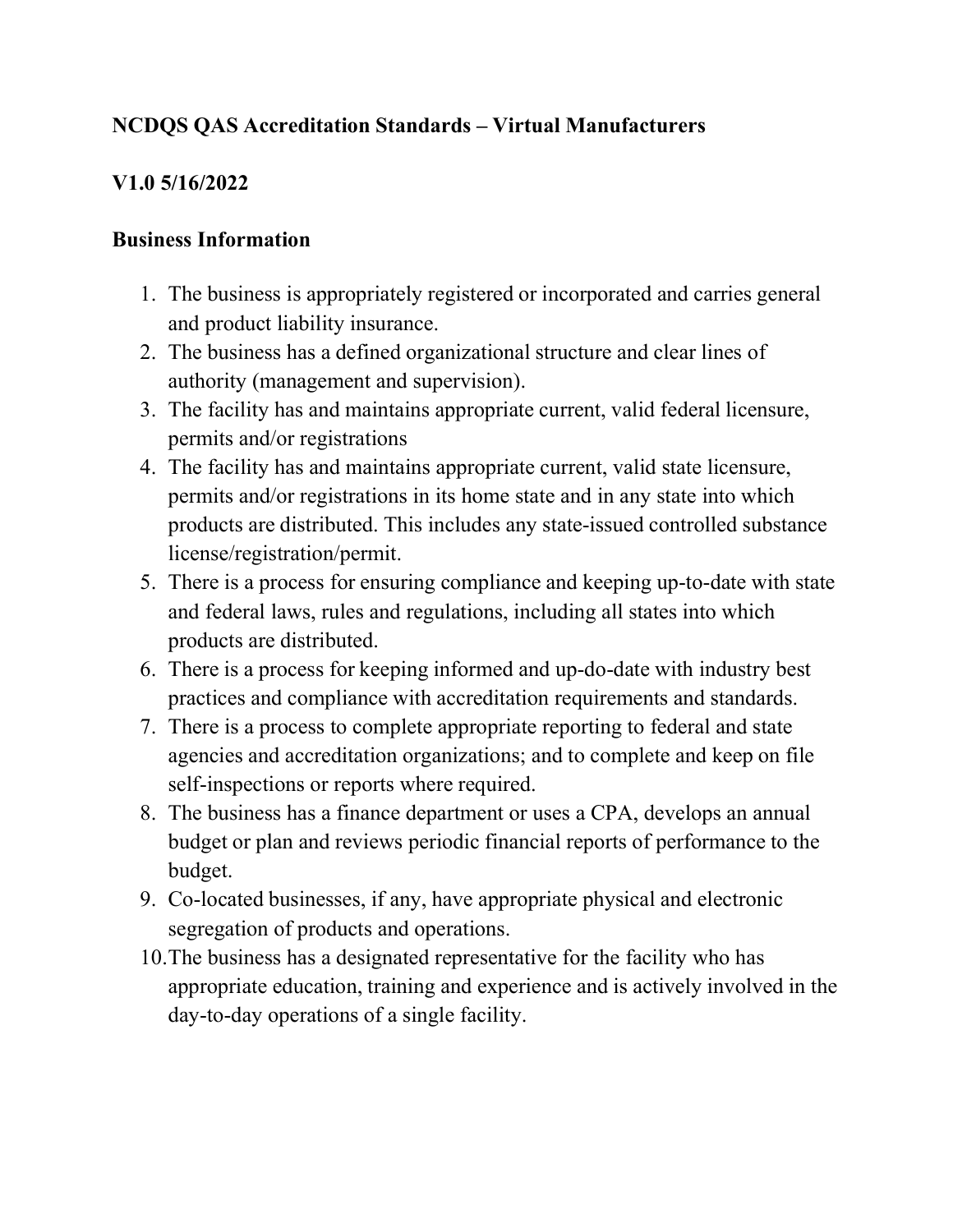### Administration

- 1. There is a document control policy and procedure that describes how policies and procedures are developed, reviewed, revised, approved, and archived.
- 2. There is a document retention policy that includes where documents are stored, how documents are kept secure, how documents are accessed and by whom, and how documents are destroyed at the end of the required storage time.

## Safety and Crisis Operations

- 1. A safety and crisis plan is developed and a hard copy of the safety and crisis plan is kept on the premises and with key personnel.
- 2. Contact lists are maintained for emergency services and for repair vendors (such as electric company, HVAC repair, etc.). A list of employee contact information is maintained.
- 3. Maps are posted indicating exits, location of fire extinguishers and first aid kits (at a minimum), and safe areas to congregate for weather emergencies (tornado, etc.) as appropriate.
- 4. Plans address people safety, business continuity, and paper and electronic data security and disposition.

### Environment and Security

- 1. Neat, clean, and of adequate size for the volume of business.
- 2. An alarm system is present and operational. There is a procedure for responding to alarms or alerts from building security.
- 3. Doors are kept locked from the outside.
- 4. Authorized staff have unique alarm codes for alarm system arming and disarming. Reports are reviewed, or there are real-time alerts for after-hours access.
- 5. Visitors (all non-employees) are required to provide current, valid ID and sign in and out of the facility on a log sheet, book, or electronically, and are accompanied.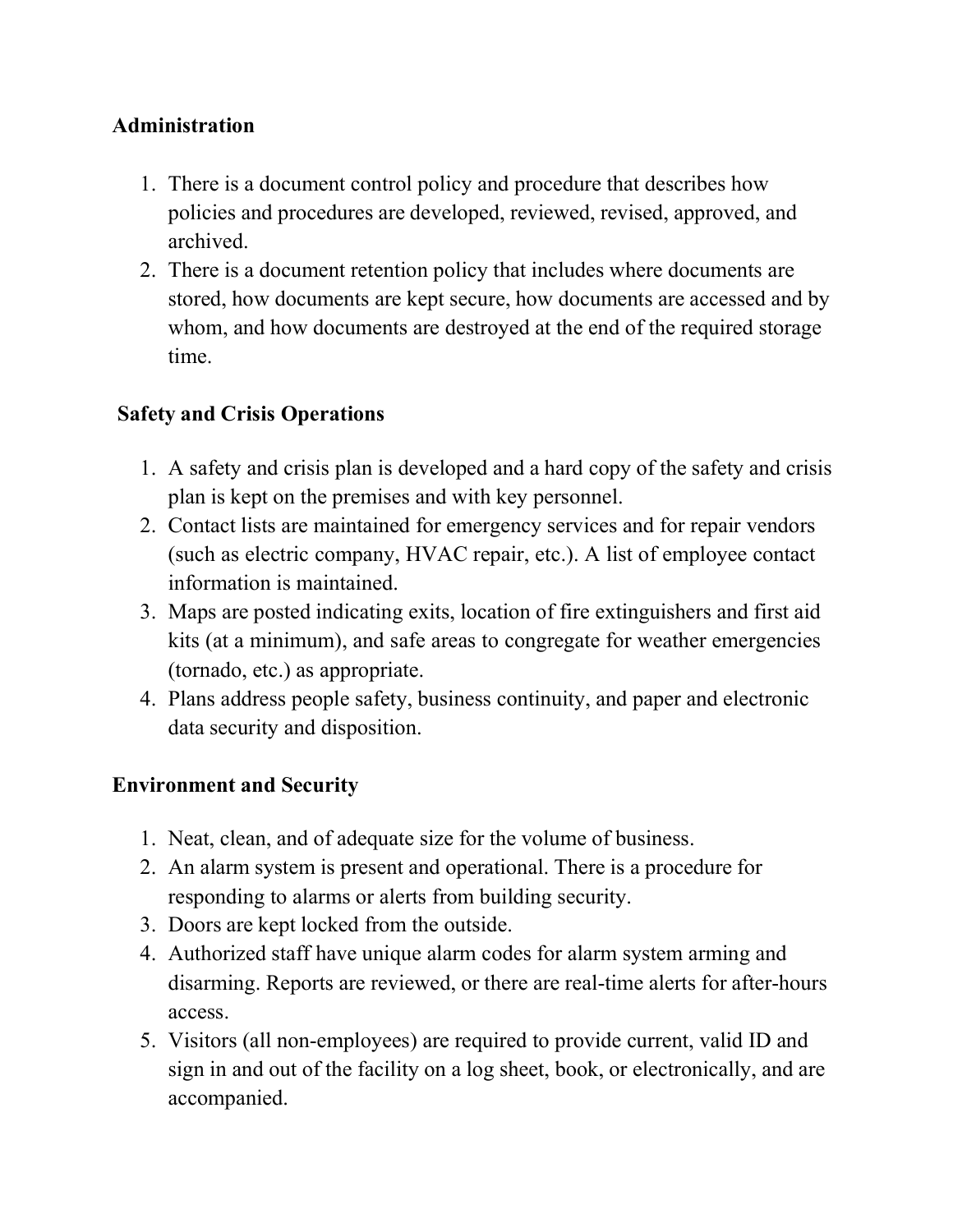- 6. Computer systems
	- a. Unique ID and passwords. Passwords are biometric, or changed every 90 days, or every 180 days with long, complex password or passphrase plus 2-factor authentication.
	- b. Access level is restricted and dependent on position.
	- c. Screens and programs "time out" for inactivity to prevent access by others.
	- d. Remote access is through a VPN or other secure, encrypted process.

### Human Resources

- 1. Hiring process includes verification of education and work history, and criminal background checks. Drug screening performed at hire for employees that access DEA registrant facilities (such as sales force). Financial background checks recommended for select personnel.
- 2. Training process developed that includes initial training, training on new or revised policies and procedures, and ongoing annual training. Training is tracked and documented.
- 3. Content of training includes orientation, review of job description, policies and procedures, crisis plans, safety training, and training specific to the position.
- 4. There is an employee performance and competency review process that includes how reviews are documented.
- 5. For-cause criminal background checks and drug screening process for all employees is in place and documented including the process for handling results.
- 6. Stepped disciplinary process including a procedure for reporting, if appropriate.
- 7. Process to deal with termination or resignation of employees that includes immediate deactivation of building and computer access.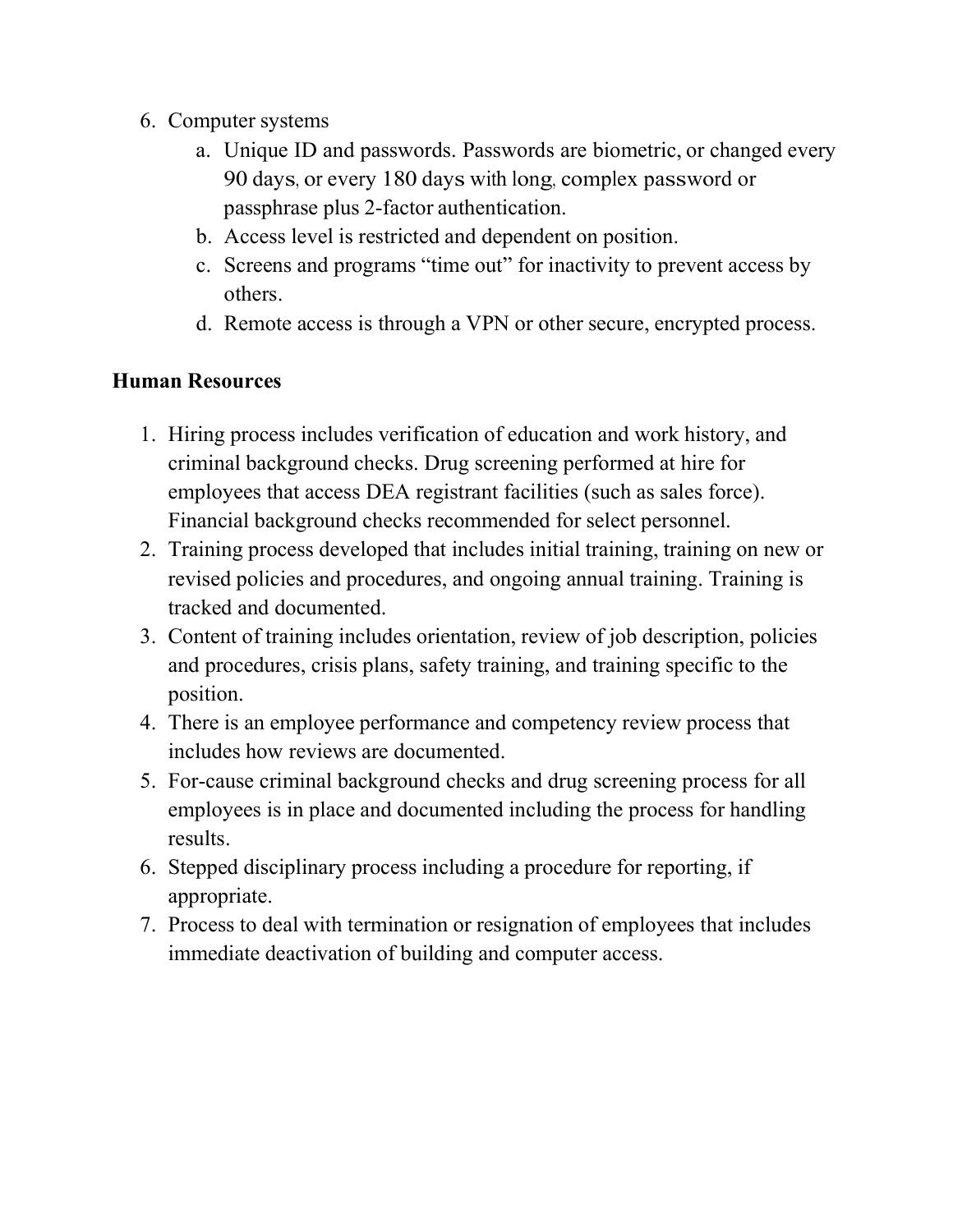#### Vendors

- 1. Contract Manufacturers (including testing laboratories, packagers and labelers, etc.)
	- a. Initial verification and authentication of vendors including licensure verification directly with licensing agencies (state and federal), review of any disciplinary actions, and verification of accreditation (if accredited) directly with accrediting agency.
	- b. Process when unable to authenticate and verify a vendor, including reporting.
	- c. Process for authentication of vendor licensing and accreditation when licenses/accreditation expires.
	- d. Process for authentication of vendor least annually (in addition to the time of license expiration).
	- e. An on-site qualification audit was performed with each vendor prior to starting production.
	- f. There is a quality or technical agreement in place for each vendor for the implementation of quality oversight and controls over the manufacture of drugs, including the safety of raw materials, materials used in drug manufacturing, and finished drug products.
	- g. The vendor is responsible for complying with cGMP and communicating any out-of-specification results to the virtual manufacturer's quality unit for investigation.
	- h. The virtual manufacturer's quality unit is responsible for approving or rejecting the vendor manufactured drug products.
	- i. There is ongoing oversight of the vendor that includes regular site visits and ongoing quality performance assessments.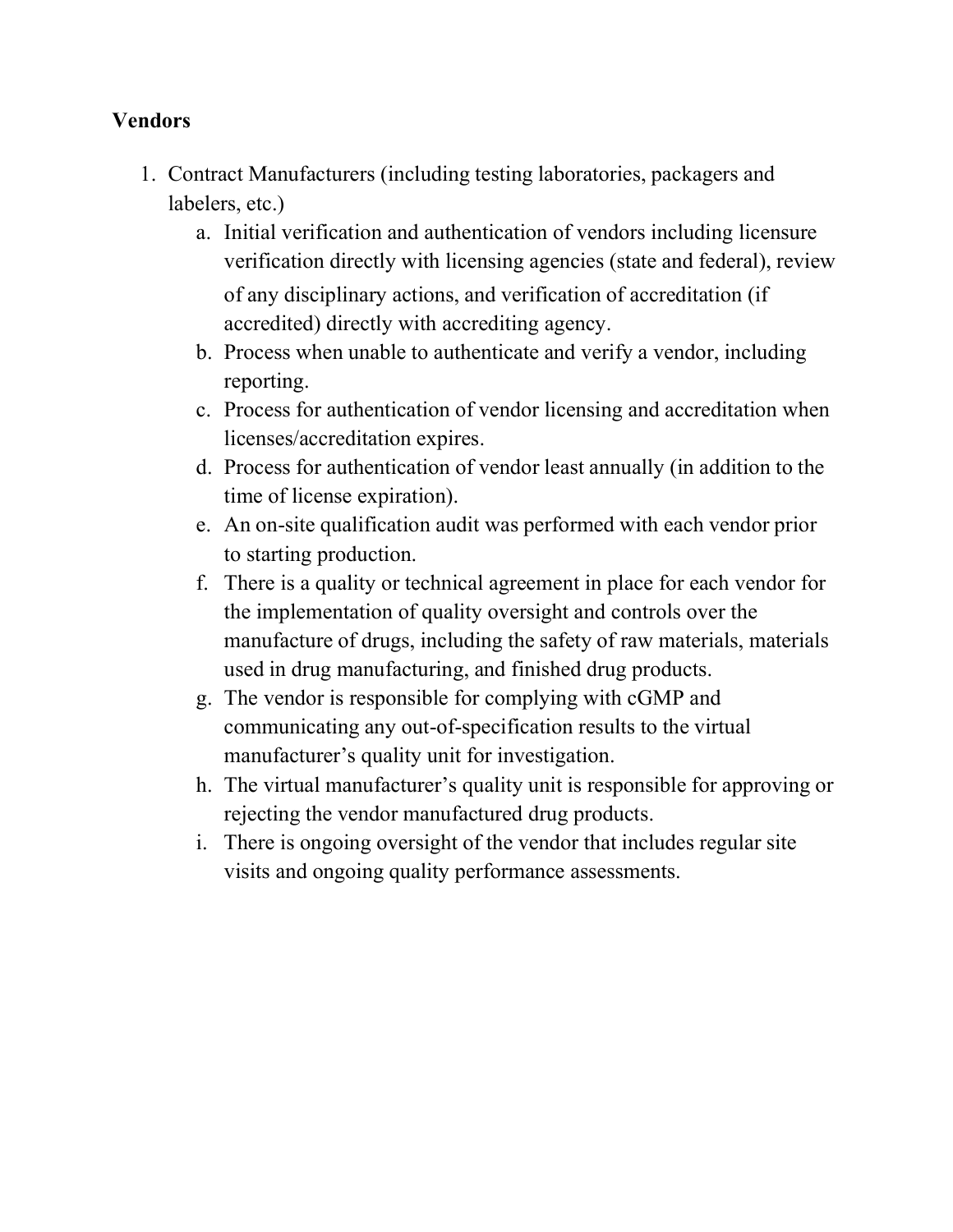- 2. Third-Party Logistics (3PL)
	- a. Initial verification and authentication of 3PL vendors, includes licensure verification directly with licensing agencies (state and federal), review of any disciplinary actions, and verification of 3PL reporting to FDA.
	- b. Initial verification of accreditation directly with accrediting agency. Use of a non-accredited 3PLs shall require additional authentication and verification of 3PL operations.
	- c. Process when unable to authenticate and verify a vendor, including reporting.
	- d. Process for authentication of 3PL licensing and current accreditation when licenses/accreditation expires.
	- e. Process for authentication of 3PL license and accreditation status at least annually (in addition to the time of license expiration).
	- f. A qualification audit was performed prior to starting distribution activities.
	- g. There is a quality or technical agreement in place for the implementation of quality oversight and controls over the receipt, storage, handling, quarantine, and distribution of the products.
	- h. The 3PL is responsible for complying with regulations and accreditation standards, including communicating any out-ofspecification incidents to the virtual manufacturer's quality unit for investigation.
	- i. The virtual manufacturer's quality unit is responsible for deciding disposition of products where the integrity of the product may be in question.
	- j. Product is regularly inventoried by the 3PL. Any discrepancies in the inventories are communicated to the quality unit and investigated. Inventories and discrepancies (including investigations) are appropriately documented and reported.
	- k. There is a process for handling recalls and market withdrawals.
	- l. There is ongoing oversight of the vendor that includes regular site visits and ongoing quality performance assessments.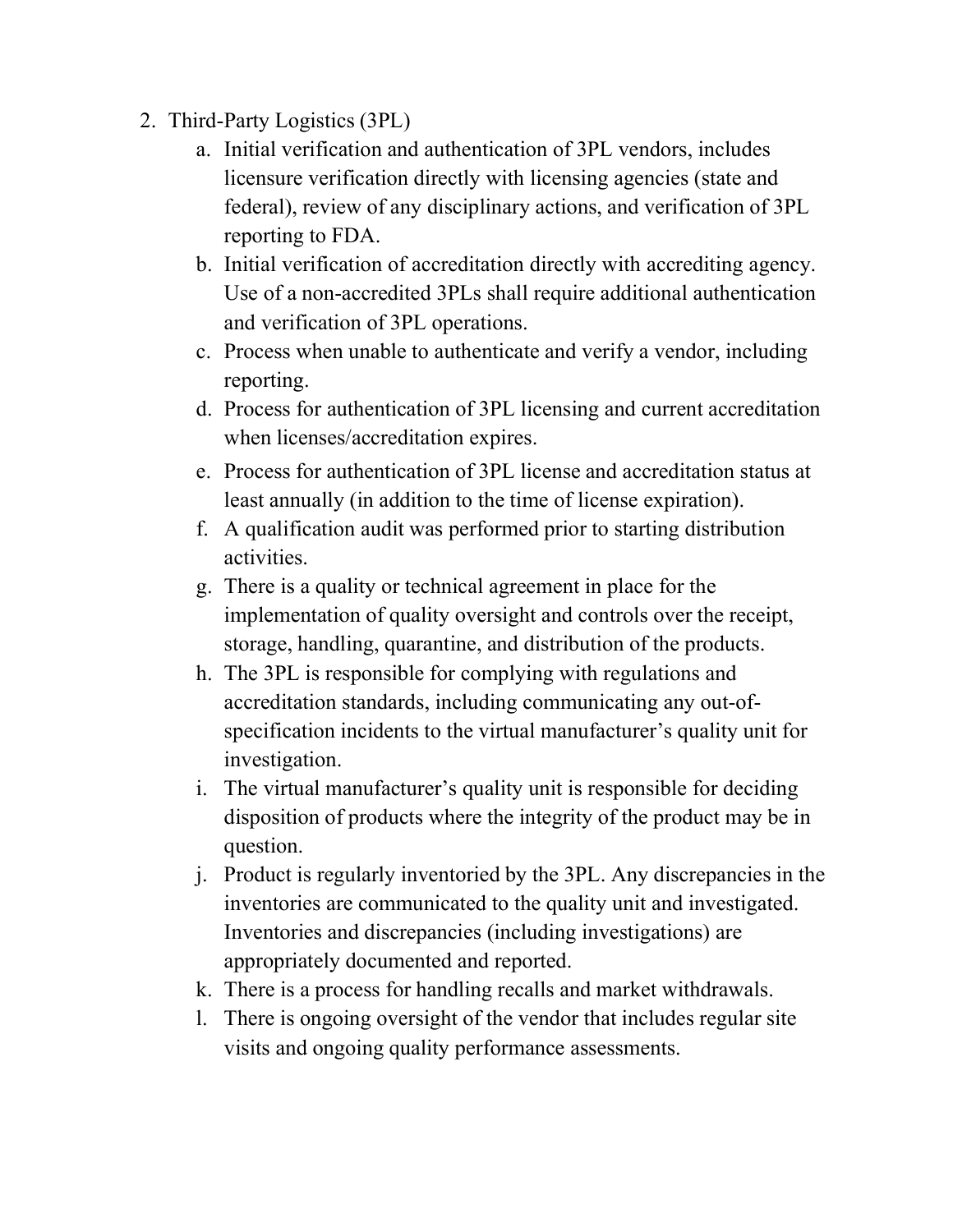## **Customers**

- 1. Prior to distribution of products, initial verification and authentication of customers that includes the process to review ARCOS data (for controlled substances), licensure information verified directly with the state or federal licensing agency (including any disciplinary actions noted), and confirming "ship to" address is legitimate.
- 2. Process to follow if unable to authenticate and verify a customer including reporting.
- 3. Process for authentication of customer licensing when license expires.
- 4. Process for authentication of customers at least annually (in addition to the time of license expiration).

# Customer Orders and Returns

- 1. Process for suspicious order detection, investigation and reporting of controlled substance and non-controlled substance orders.
- 2. Process to prevent distribution to customers whose license has expired, or when there is an issue, discrepancy, or active investigation of a suspicious order.
- 3. Process to prevent distribution to a different address than the licensed, authorized, and verified "ship to" address on file.
- 4. Packing and shipping of products includes the use of validated shippers to ensure the integrity of temperature sensitive products, protection from heat and protection from products being frozen.
	- a. If using temperature indicators, provision of instructions to customers.
	- b. Proper handling and packing of hazardous materials including an indication to the customer that a product is hazardous.
- 5. There is a process for authorizing and accepting product returns to the 3PL from customers. Returned products that will be returned to active stock are evaluated by the 3PL and authorized by the virtual manufacturer's quality unit.
- 6. There is a process for handling drug products sent to the virtual manufacturer office in error that includes how and where the product is secured from unauthorized access, documentation of receipt, and disposition of the product.